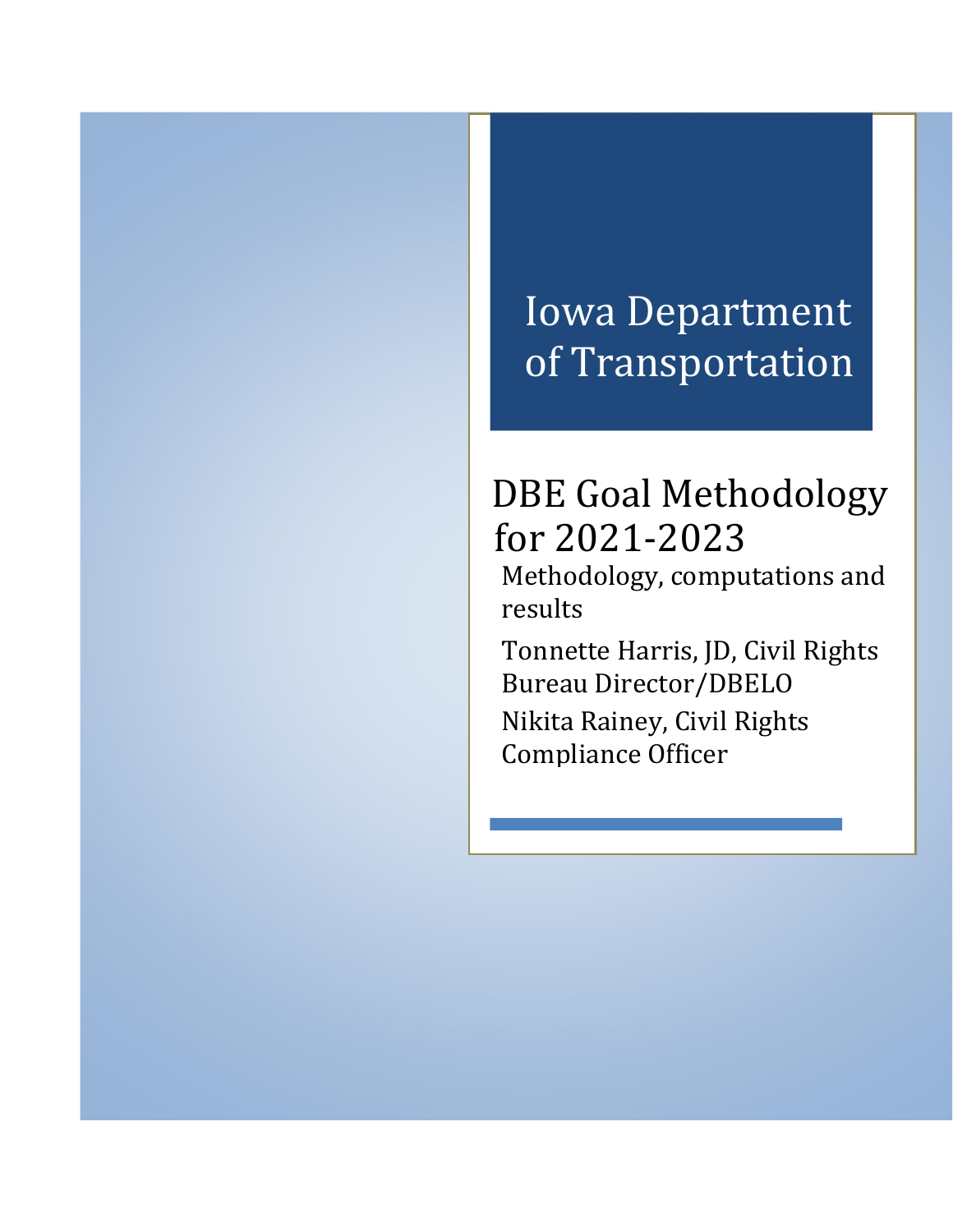#### **INTRODUCTION**

To comply with 49 CFR Part 26.45, the Iowa DOT established its overall DBE goal based on the availability of ready, willing, and able DBEs, within the Iowa highway construction industry, relative to the availability of all ready, willing, and able businesses within the same industry. Establishing the overall DBE goal involves two primary steps:

- 1. **Determine a base figure for the relative availability of DBEs.**
- 2. **Examine evidence from within the state to determine what adjustments, if any, are necessary to the base figure to arrive at the overall goal.**

According to the Regulations, the Iowa Department of Transportation (Iowa DOT) must assess Disadvantaged Business Enterprise (DBE) participation in all federal-aid Highway Division contracts. Additionally, the regulations require that we establish annual goals for such participation every three years.

The purpose of this document is to present the methodology, computations and results for this goal setting process. In the regulations two steps are described for the goal setting methodology which we will try to follow in this study as close as mathematically/statistically possible.

#### PART A: METHODOLOGY

Step 1: Our intention was to calculate DBE participation in our market area (Step 1) using the latest available information from Census Bureau Data. Unfortunately, we were unable to access information that we believed was specific enough to determine whether small businesses would potentially meet the regulatory parameters for DBE participation. This was despite reaching out to the Census Bureau for assistance.

As a result, we opted to use our bidders list and DBE directory to obtain information to calculate out Step 1 figure. We believe that this provided us with better data for identifying firms that are ready, willing and able to provide services on Iowa DOT projects. This is primarily due to the Iowa DOT experiencing an approximately 33% increase in the number of certified DBEs over the past five years. The majority of the increase is attributable to interstate certification of DBEs from contiguous states; which, as will be discussed in more detail below are states that were included in our market area. We believe that this increase is attributed to several bi-state projects that motivated DBEs owners to become certified in Iowa and provide services on those projects. As such, we believe that utilizing our bidders list and DBE directory provides a very accurate method of identifying businesses ready, willing and able to provide work on Iowa DOT let projects.

#### Preparation:

We began our goal setting process by identifying interested individuals, businesses and organizations, then strategizing how best to notify them that we were engaging in this process. We wanted to ensure they were invited to be a part of the process by providing them with timely notice of when and how they could participate. In order to ensure the broadest range of input possible, we included certified DBEs; small business owners; county and municipal officers and their professional organizations; stakeholders internal to Iowa DOT; minority and women's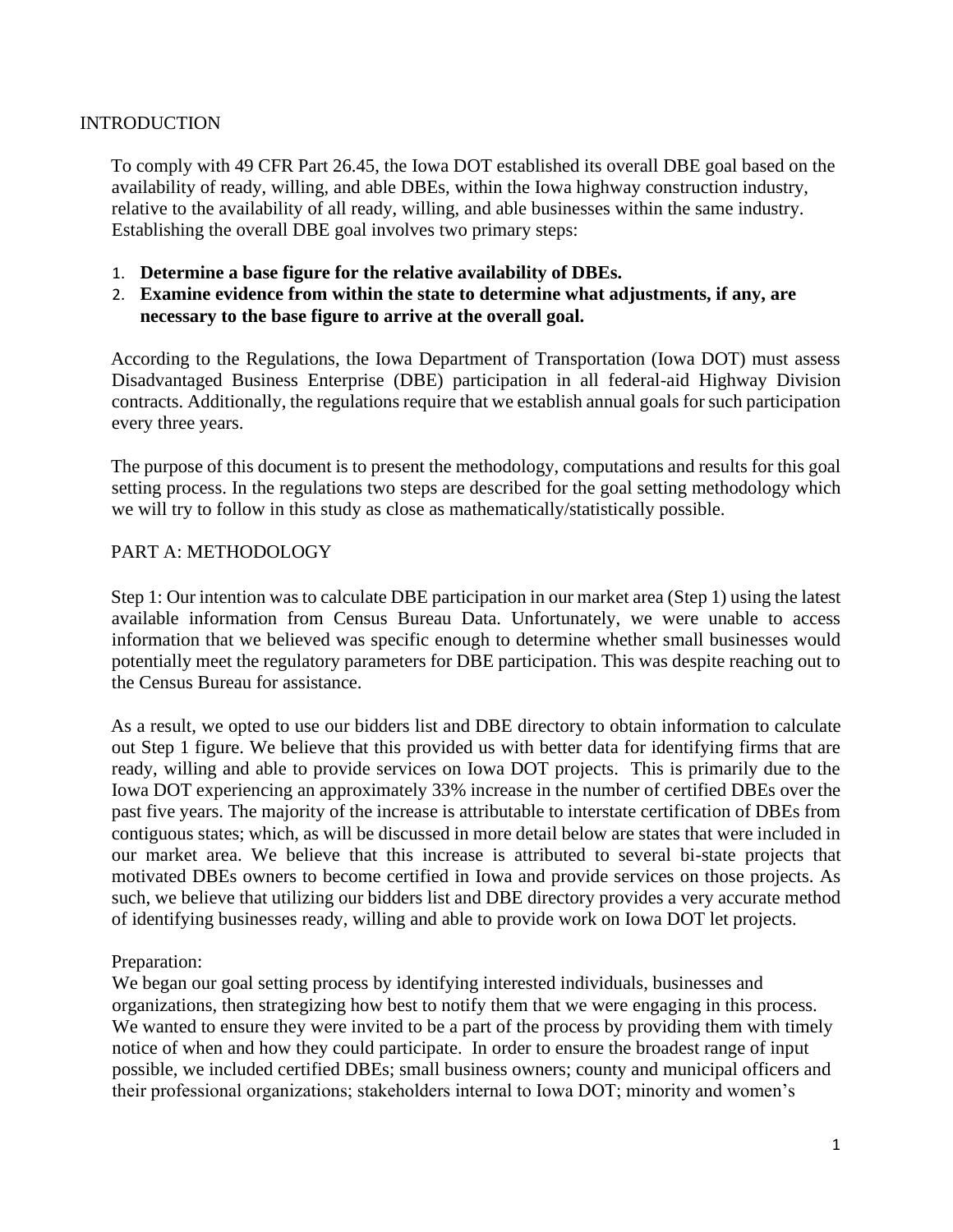advocacy agencies; minority media outlets; Hispanic/Spanish language media outlets; contractors currently doing business with Iowa DOT (prime, sub, DBE) and contractors who might be interested in doing business with the DOT and the general public. This list is intended to be representative and is not exhaustive. Many interested parties appeared on more than one list of invitees.

Public meetings were scheduled for May 18, 2020 and June 18, 2020. The meetings were conducted via teleconference due to the COVID 19 pandemic being experienced nationally which did not allow the Iowa DOT to option of conducting the public meetings at the Iowa DOT central complex in Ames, Iowa. Interested parties were invited to participate in the way most convenient for them; via phone conference or by way of written submission. Publication of notice of the public meeting schedule took place during the week of April 17, 2020. This notice included the dates and location of both public meetings and stated that comments would be received until July 16, 2020. The notice advised interested parties that the proposed methodology would be discussed on May 18, 2020 and comments on the methodology were welcome. The notice also advised interested parties that the proposed goal resulting from the methodology would be discussed and opened for comments at the June 18, 2020 meeting.

Participants at the May 18, 2020 meeting included representatives from the Associated General Contractors of Iowa (AGC), contractors including those who bid as prime contractors, subcontractors and DBE firms. Also attending was a representative from a Metropolitan Planning Organization. There were several attendees from the Iowa DOT as well as FHWA-Iowa Division. Discussion included an overview of the available options identified for use in developing the goal setting methodology as well as a more detailed discussion of the proposed use of the bidder's list and the reasons for proposing that option. There was general agreement expressed at the meeting with the bidder's list proposal. No written or oral comments were received post-meeting.

At the June 18, 2020 meeting, the Iowa DOT offered a proposed goal of 6.03% arrived at through the use of a bidder's list and further calculations that included a capacity assessment of Iowa certified DBEs as both prime and subcontractors. This 6.03% proposed goal was arrived at via an adjustment to the Step 1 Base Figure based upon the findings of the capacity assessment. Attendees at the meeting included representatives of the AGC of Iowa; prime and subcontractors including those who are DBE certified; several attendees representing from cities and a MPO, a private citizen, a representative from the Small Business Administration, members of Iowa DOT staff as well as FHWA Iowa-Division staff. There was some discussion about whether the analysis included DBE businesses that are not engaging in work types relevant to highway and bridge construction. Those concerns were specific to the enhanced data analysis resulting in an adjusted proposed goal. Oral comments offered from a prime contractor was the proposed goal was fair. Another comment offered by a subcontractor was the proposed goal should be higher. No written or oral comments were received post meeting.

#### Step 1: Define out Market Area and Calculate Step 1 Base figure

The market under study should be defined by geographic area and highway construction sector. We utilized our bidder's list to determine which firms (DBE and non-DBE) had expressed an interest in performing work for the Iowa DOT. We identified where the home office of these firms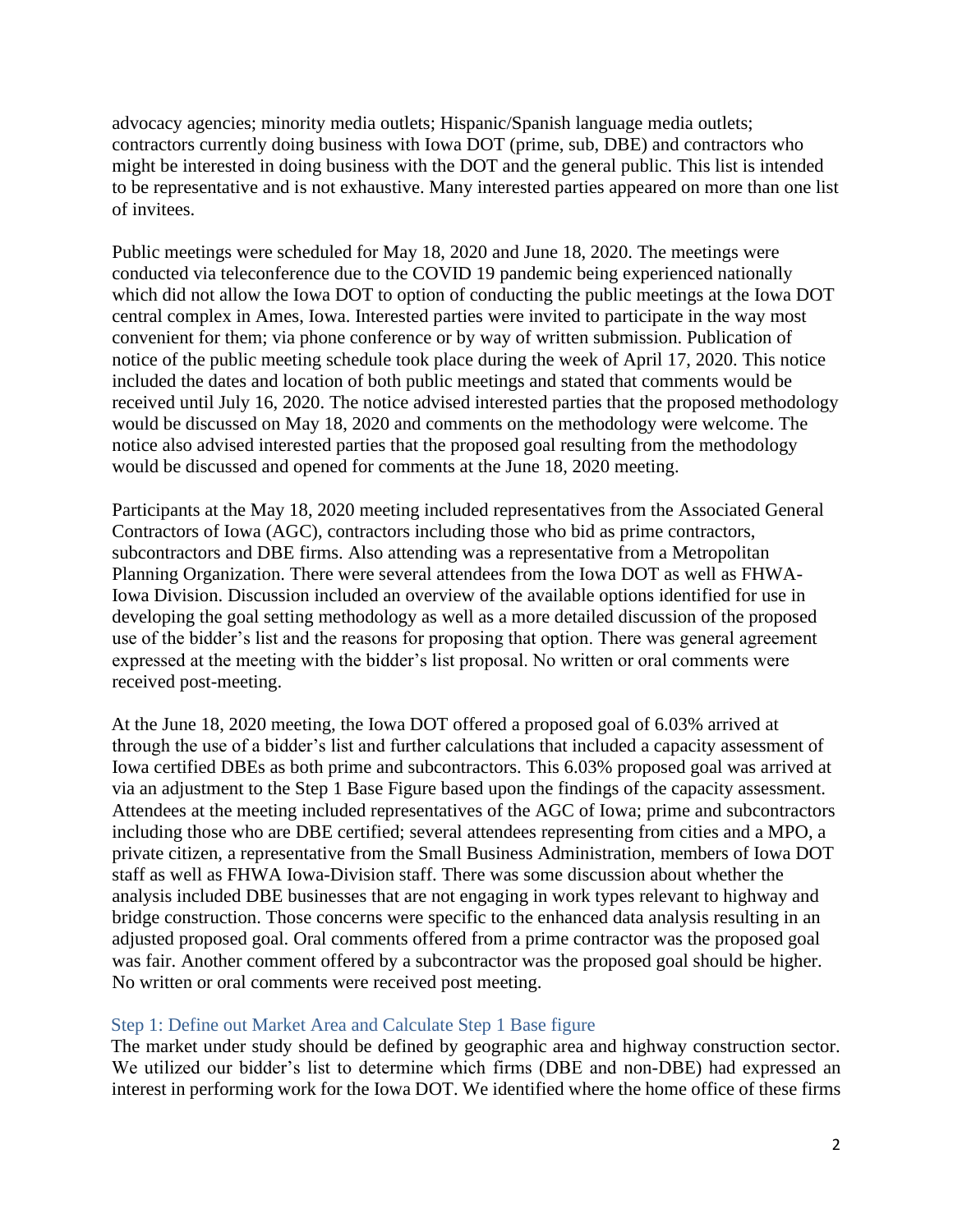were located. In the event that minimal work was performed by firms located in any of these states, the state would be excluded from the market area.

#### *Table 1: Market Area identified via contracted dollars and percentage of total dollars by vendor home State. FHWA contracts between 01/01/2017 and 06/30/2020 Source: Elaborated using (A.1)*

|                     | <b>Iowa DOT</b> federal | Percentage per | Include in the | <b>New</b><br>percentage for |
|---------------------|-------------------------|----------------|----------------|------------------------------|
| <b>Vendor State</b> | contracts amount        | state          | study          | included states              |
| IA                  | \$959,798,128.20        | 73.46%         | <b>INCLUDE</b> | 73.71%                       |
| $_{\rm IL}$         | \$64,845,913.13         | 2.43%          | <b>INCLUDE</b> | 2.44%                        |
| <b>MN</b>           | \$28,875,400.80         | 1.08%          | <b>INCLUDE</b> | 1.09%                        |
| <b>NE</b>           | \$180,098,268.24        | 6.75%          | <b>INCLUDE</b> | 6.77%                        |
| WI                  | \$425,219,400.80        | 15.94%         | <b>INCLUDE</b> | 15.99%                       |
| undefined           | \$9,132.247.03          | 0.34%          | <b>DISCARD</b> | 0.00%                        |
| <b>TOTAL</b>        | \$2,667,969,586.75      | 100.00%        |                | 100.000%                     |
|                     | Included states only    | 99.66%         |                |                              |

Using this five- state market area (all of which are contiguous to Iowa), a review of our bidders list (which included vendors, both successful and unsuccessful in acquiring federally funded Iowa DOT work either as a prime or subcontractor or both) and DBE directory (official directory of firms currently certified through the Iowa DOT as DBEs as well as firms who were identified to be potentially certified as DBEs) yielded 303 certified DBEs (300 currently certified/3 certifications in process) and 5726 firms (5423 of which are non-DBEs) ready, willing and able.

| Ready, willing and able DBE's                                    | 303   |
|------------------------------------------------------------------|-------|
| All firms ready, willing and able (including DBE's and non-DBE's | 5726  |
| Equals                                                           | 5.29% |

## **Step 1 Base Figure = 5.29%.**

## Step 1A: Adjustment of Step 1 Base Figure

Further analysis of the capacity of Iowa certified DBEs was warranted. This included a closer examination of the capacity of DBEs to perform as both prime and sub-contractors as well as of the work types performed by our DBEs. As a result, we proposed an adjusted goal of 6.03% at the June 18, 2020 meeting. At that meeting, we reviewed the data gathered and used for a capacity analysis and the findings leading to that proposed goal. There was very little discussion regarding the proposed goal.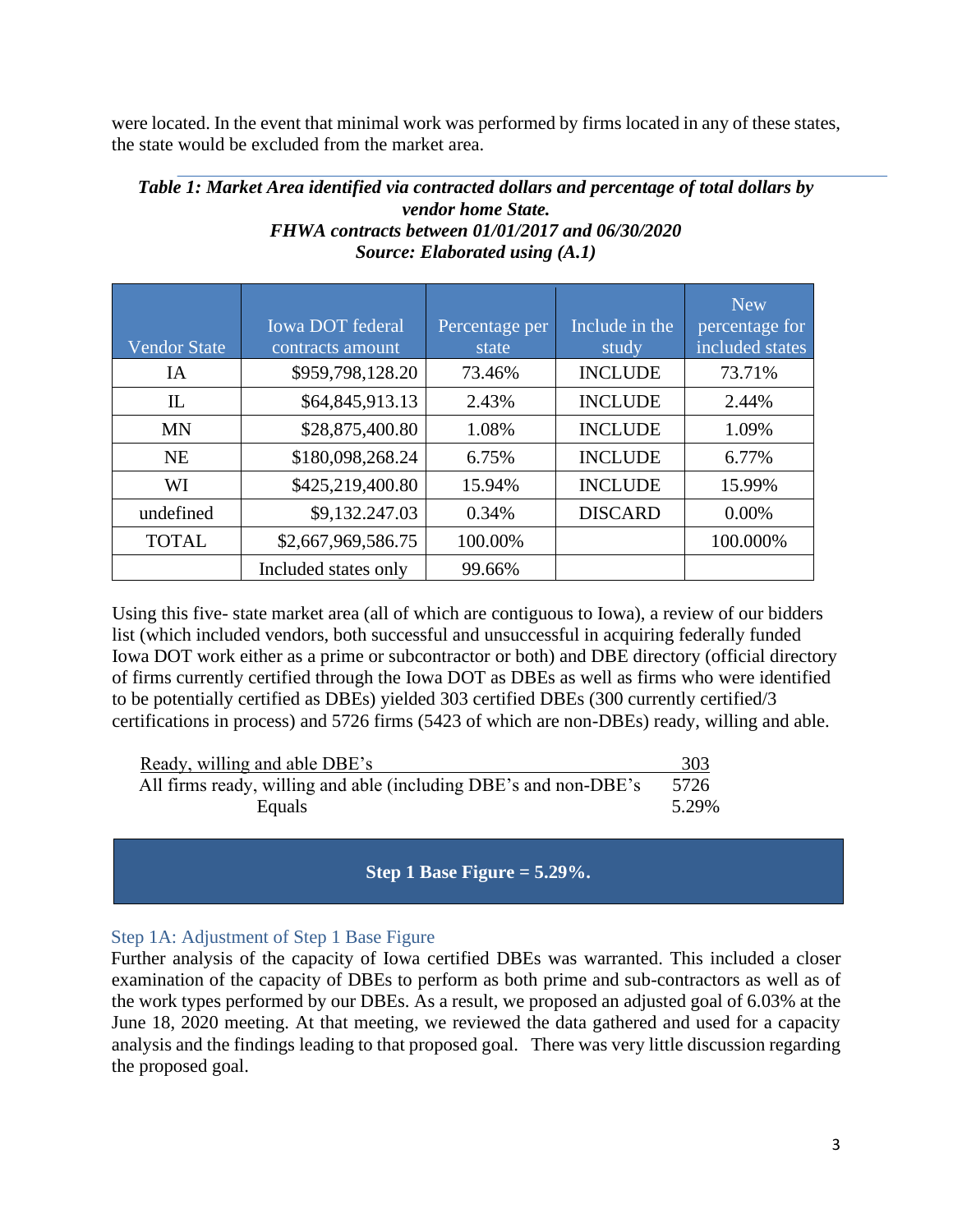The Iowa DOT has consistently met its annual DBE goals, and in fact, has at times exceeded the established goal. Secondly, in the event that the low bidding contractor has not met the contract goal, we have a sophisticated Good Faith Effort (GFE) review process in place. The GFE panel will convene every time the low bid contractor fails to meet the goal when submitting their bid. The committee has met only three (3) times during this goal period (FY18, 19, 20), reinforcing the fact that prime contractors have been able to meet the currently established goal. While those two factors are relevant; we also had to consider whether the capacity analysis and resulting proposed goal adjustment was appropriate.

This type of capacity assessment is not one of the methodologies listed in the regulations; and while the data analysis yielded some very interesting findings, those findings did not lead to the conclusion that adjusting our Step 1 Base Figure based upon this analysis was appropriate, especially considering that assessments will be made to determine whether an adjustment should be made to an annual goal during the upcoming triennial goalsetting period. Recognizing these facts, we opted not to adjust our Step 1 Base Figure by using this capacity assessment.

Despite our decision not to use the capacity assessment as a basis on which to adjust our Step 1 figure, it was apparent that our Step 1 figure of 5.29% was notably smaller than the level of our past participation and as mentioned above, we have consistently met and often exceeded our established goals. In such a situation, the Goal Setting Tips document suggests that an adjustment for past participation may be appropriate. This adjustment should be undertaken by averaging the Step 1 Figure (5.29%) with the median past participation rate.

In this situation, we agreed that such an adjustment was warranted. We first determined our median past participation for the previous five years (please see chart immediately below). That median participation rate was 6.77% and our Step 1 figure was 5.29%.

 $6.77 + 5.29 = 12.06 \text{ X}$ .50 = 6.03%

### **For the reasons discussed above, our proposed goal of 6.03%.**

Race Neutral/Race Conscious Breakdown

We began this analysis with a review of the race neutral and race conscious goals established for the prior five years. We determine our race conscious attainment by calculating the overall goals established through the monthly project goal setting meeting described above. The race neutral factor is based upon the percentage of work committed to DBEs above what was established through the monthly DBE project goal setting process.

The chart below reflects the race neutral and race conscious attainments over the past five years. The unquantifiable impact of the discontinuance of the good faith effort presumption, we believed that the best method for setting our race conscious goal would be to use the median from the prior five years. As such, we have established a race conscious goal of 3.79% with a race neutral goal of 2.24%.